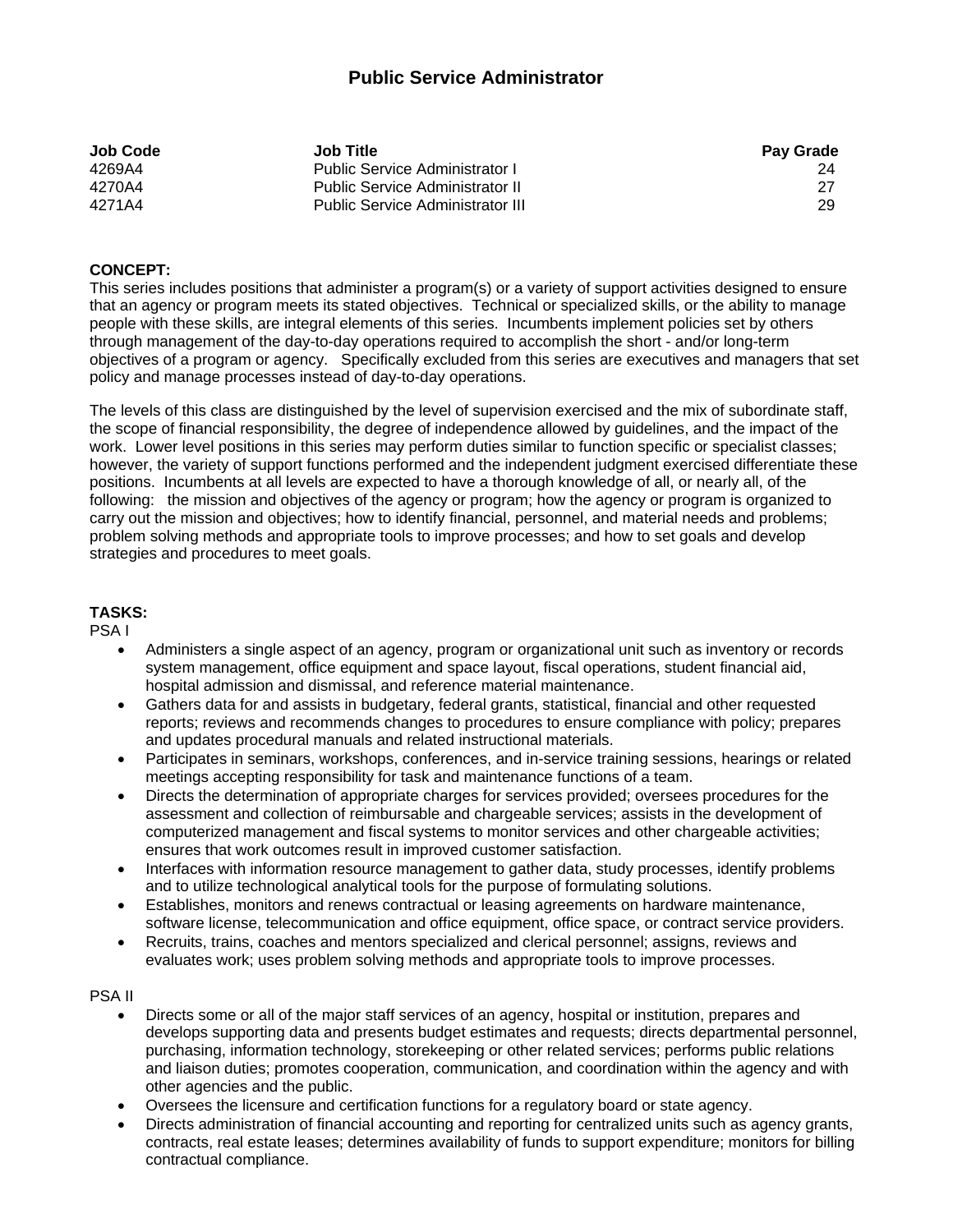- Coordinates delivery of services in assigned program with other units, divisions or agencies. Supervises staff within assigned program, providing guidance and training in program application.
- Prepares and maintains a variety of reports and financial documents such as the agency or section budget, inventory, federal grant reports and EEO compliance reports; reviews purchase orders, vouchers, bills and other information in order to approve requested merchandise or reimbursements.
- Interfaces with information resource management to gather data, study processes, identify problems and to utilize technological analytical tools for the purpose of formulating solutions.
- Supervises record keeping completed by subordinates, assigns work among technical and clerical personnel, establishes priorities for completion of work and provides guidance and final determination regarding proper maintenance and release of historical data.
- Attends agency and departmental staff meetings to formulate agency procedures, determine operational needs and propose revisions to applicable laws and regulations that support and focus on the vision, mission and goals of the organization and work team.
- Establishes a system to detect weaknesses and inadequacies in services and procedures, determines whether needs are being met and makes changes to correct deficiencies and consistently satisfy customers.
- Resolves the most complex problems and complaints insolvable by subordinate staff; encourages creativity, teamwork, employee involvement and the use of quality improvement tools and processes among peers and subordinates.

#### PSA III

- Plans, organizes and directs the work of paraprofessional, administrative, technical and/or clerical personnel through subordinate supervisors; establishes operational methods, procedures and forms; develops departmental policies and regulations; prepares various statistical, financial and special reports.
- Directs some or all of the major staff services of an agency or institution, prepares and develops supporting data and presents budget estimates and requests; directs departmental personnel, purchasing, information technology and storekeeping or other related services; performs public relations and liaison duties; promotes cooperation, communication, and coordination within the agency and with other agencies and the public.
- Establishes, evaluates and revises goals and objectives for operations or delivery of services; approves, amends or rejects detailed plans and procedures proposed by section supervisors or specialists; provides necessary resources to do the job.
- Monitors the financial status of the organization; determines availability of funds to support expenditure; recommends to increase or decrease spending in certain areas; determines if accounting procedures are accurate and proper.
- Meets with staff to explain, interpret and discuss programs, laws, rules, regulations, policies and directives; to establish goals; to determine adequacy of services; to finalize plans; and to resolve special problems.
- Empowers employees by encouraging participation in decisions and by delegating responsibility to the lowest level possible; rewards and recognizes both individual and team success.

# **LEVELS OF WORK**

• Class Group consists of three classes.

**Public Service Administrator I:** This is technical or administrative work directing limited activities necessary to implement the objectives of an agency, program or organizational unit. Work involves revising and implementing procedures through application of established policy; directing and performing staff support activities in the areas of physical and human resource management; administering fiscal operations; and/or providing daily program administration. Incumbent may also oversee expenditures

**Minimum Requirement:** Six months of experience in providing direction necessary to implement the objectives of an agency, program or organizational unit. Education may be substituted for experience as determined relevant by the agency.